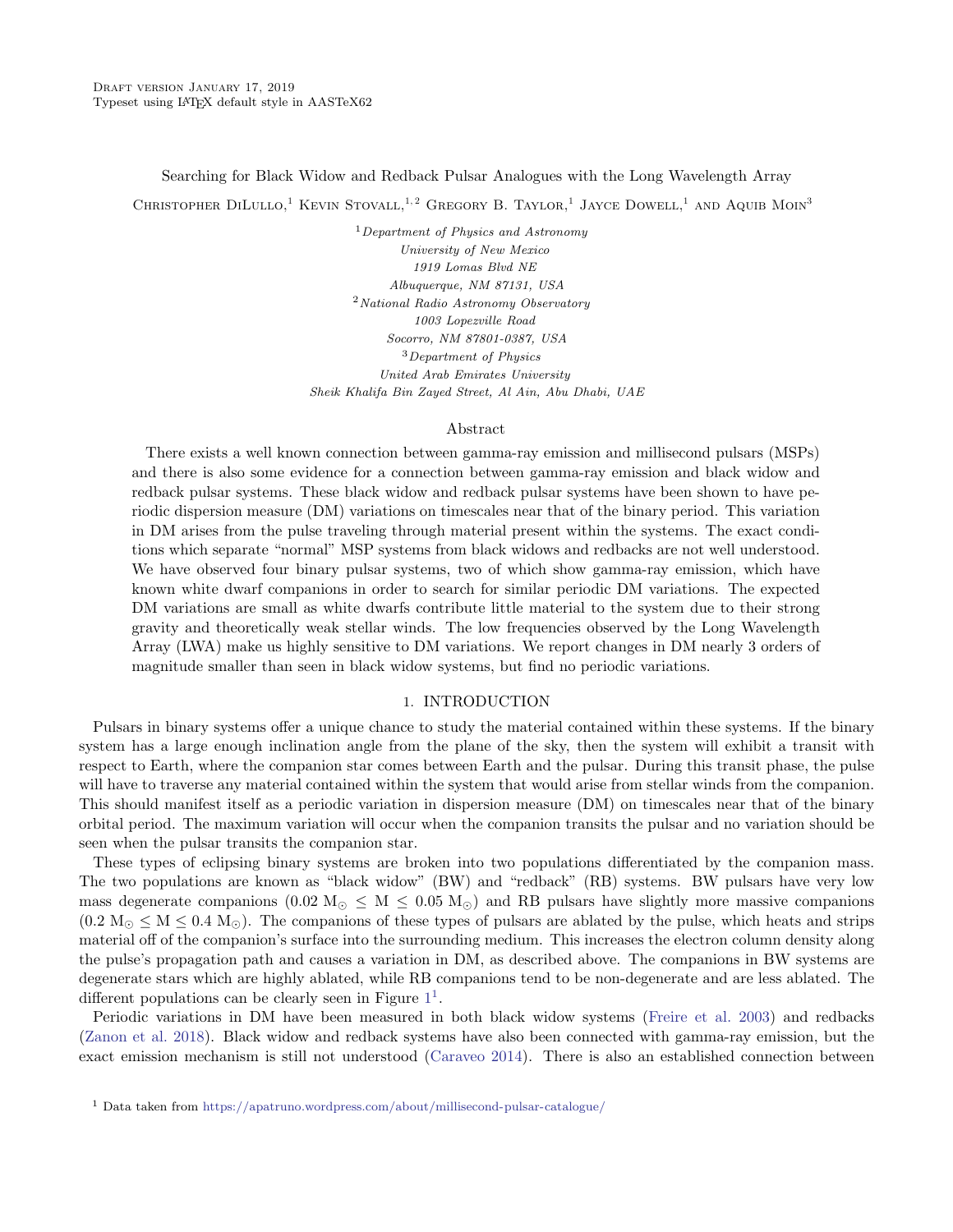

<span id="page-1-0"></span>Figure 1. Binary orbital period vs. minimum companion mass for 184 millisecond pulsar (MSP) systems. The black widows can been seen with distinctly lower mass companions than the redback systems. It is unclear which parameters differentiate redbacks from "regular" MSP systems.

millisecond pulsars (MSPs) and gamma-ray emission. MSPs are older "recycled" pulsars which have been spun back up to millisecond rotational periods by accreting material from a companion star. Recent studies of unidentified Fermi gamma-ray sources have yielded many MSPs, with a considerable fraction of these being black widow and redback systems [\(Cromartie et al.](#page-6-3) [2016;](#page-6-3) [Pletsch et al.](#page-6-4) [2012;](#page-6-4) [Guillemot et al.](#page-6-5) [2011\)](#page-6-5). This suggests that gamma-ray emission can be used as an indicator of a possible MSP or a pulsar system with black widow/redback-like behavior.

We present a study of four binary pulsar systems with known white dwarf companions. Three out of four sources are MSPs and two of those MSPs show gamma-ray emission and are therefore candidates to exhibit some type of black widow/redback-like behavior. We investigate this by searching for similar periodic DM variations that have been observed in black widow systems. The location of each of our targets in Figure [1](#page-1-0) suggest these systems may display some sort of redback behavior. However, the expected variations in DM should be small since the white dwarf companions of all our targets should have high surface gravity and should not have an appreciable stellar wind.

## 2. OBSERVATIONS

We have observed four binary pulsar systems using the LWA1 station of the Long Wavelength Array (LWA; [Taylor](#page-6-6) [et al.](#page-6-6) [2012\)](#page-6-6). The low frequencies observed by the LWA offer high sensitivity to changes in DM since dispersion is proportional to  $\nu^{-2}$ . The observations lasted for one hour each and consisted of one dual-polarization beam with two frequency tunings, centered at 64.5 and 79.2 MHz, each with a bandwidth of 19.6 MHz. Lower frequencies were avoided due to potential scattering from the ISM. These observations were supplemented with archival data from the LWA Pulsar Archive [\(Stovall et al.](#page-6-7) [2015\)](#page-6-7). Only observations taken at large angles from the Sun were used in order to avoid systematic variations in DM due to the solar wind.

The four targets chosen were J0034–0534, B0655+64, J1400-1431, and J2145–0750. All four targets are MSPs with identified white dwarf companions. J0034–0534 and J1400–1431 both have detected gamma-ray emission via the Fermi Large Area Telescope (LAT). J0034–0534 shows two γ-ray peaks that are very nearly aligned with the radio peaks, a feature previously only seen in the Crab pulsar [\(Abdo et al.](#page-6-8) [2010\)](#page-6-8). J1400–1431 shows weak evidence for pulsed emission, but its positional coincidence with the Fermi source 3FGL J1400.5–1437 strongly supports a connection [\(Swiggum et al.](#page-6-9) [2017\)](#page-6-9). This connected emission could suggest a possible black widow/redback-like variation in DM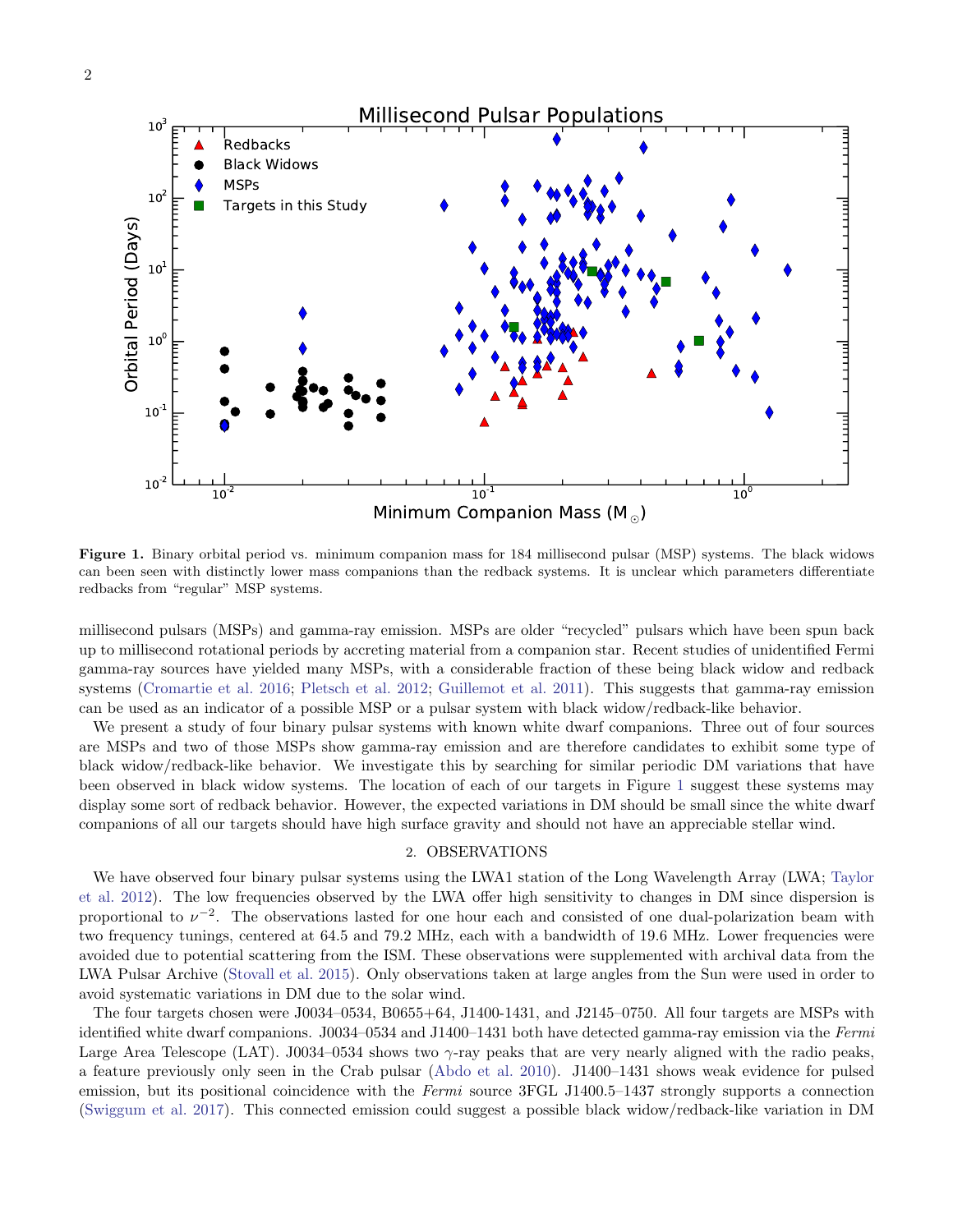<span id="page-2-0"></span>Table 1. Orbital Parameters of Target Sources

| Parameter                                          | $J0034 - 0534$            | $B0655 + 64$                 | J1400-1431            | J2145–0750             |
|----------------------------------------------------|---------------------------|------------------------------|-----------------------|------------------------|
| Orbital Period (days)                              | 1.58928182532(14)         | 1.0286696980(2)              | 9.5474676743(19)      | 6.8389025099(4)        |
| Projected Semi-major Axis, $a_p sin(i)$ , (lt – s) | 1.4377662(5)              | 4.124976(28)                 | 8.4212530(6)          | 10.1641056(6)          |
| Best Fit Inclination Angle, $i$                    | Unknown                   | $62^{\circ}$ or $84^{\circ}$ | $\geq 60^{\circ}$     | $< 61^{\circ}$         |
| Minimum Companion Mass $(M_{\odot})$               | 0.13                      | 0.67                         | 0.26                  | 0.50                   |
| Disperion Measure (pc $\rm cm^{-3}$ )              | 13.765199                 | 8.774268                     | 4.932640              | 9.004509               |
| Reference                                          | Desvignes et al. $(2016)$ | Losovskii et al. $(2016)$    | Swiggum et al. (2017) | Löhmer et al. $(2004)$ |

for these systems given their orbital inclinations. The other two sources were included for completeness. These targets have all been previously detected with LWA1 and have orbital periods which allow for the observation of a full orbit. Relevant orbital parameters and dispersion measures for the four sources are listed in Table [1.](#page-2-0)

## 3. DATA ANALYSIS

The raw data were reduced using routines available in the LWA Software Library<sup>[2](#page-2-1)</sup> (LSL; [Dowell et al.](#page-6-13) [2012\)](#page-6-13). RFI was excised via a median zapping routine that excises any data that lies  $6\sigma$  outside the median. The pulse times of arrival (TOAs) were found using the pat application distributed with the PSRCHIVE[3](#page-2-2) package [\(van Straten et al.](#page-6-14) [2012\)](#page-6-14). Finally, variations in DM  $(\Delta DM)$  were fit by the TEMPO<sup>[4](#page-2-3)</sup> program using the DMX parameter. The fits were computed over one hour intervals so each observation yielded one measurement of DM.

These solutions are plotted against the date (MJD) of observation and a linear fit is computed to search for any time dependent drift in the DM of the pulsar. This drift is then subtracted from the data to isolate binary-related DM variations. We then plot the drift-corrected data against binary orbital phase, using the epoch of periastron as reference. Any periodic variations in DM should be evident in this plot. We use a Lomb-Scargle periodogram analysis [\(Lomb](#page-6-15) [1976;](#page-6-15) [Scargle](#page-6-16) [1982\)](#page-6-16) to search for statistically significant power on frequencies corresponding to the orbital periods of the systems. The mean DM variation is computed and plotted. We also verify the avoidance of systematics introduced by our own solar wind by plotting the data against angle from the Sun on the given MJD. This clearly indicates that the Sun introduces no systematic effects.

### 4. RESULTS

Each binary system is modeled using the ELL1 binary model (see TEMPO documentation), thus we expect to see greatest  $\Delta DM$  at 25% orbital phase. It is visually apparent that we do not detect periodic DM variations across an entire orbit for any of the sources observed. The  $\Delta DM$  plots are presented in Figure [2.](#page-3-0) The Lomb-Scargle periodograms for each pulsar also show no statistically significant periodicity on relevant timescales. These are shown in Figure [3.](#page-4-0) We also compute reduced- $\chi^2$  between the drift-corrected data and the mean  $\Delta DM$  "fit". If the mean is a good fit to the data, then there is little variation.

| Parameter                                               | J0034–0534                       | $B0655 + 64$                                                      | J1400–1431                       | J2145–0750                        |
|---------------------------------------------------------|----------------------------------|-------------------------------------------------------------------|----------------------------------|-----------------------------------|
| $\Delta DM$ , (pc cm <sup>-3</sup> )                    | $(6.04 \pm 2.59) \times 10^{-5}$ | $(1.40 \pm 1.39) \times 10^{-4}$ $(1.21 \pm 1.42) \times 10^{-4}$ |                                  | $(2.30 \pm 0.52) \times 10^{-4}$  |
| Linear fit slope, $(\text{pc cm}^{-3} \text{day}^{-1})$ | $(1.20 \pm 2.19) \times 10^{-7}$ | $(5.86 \pm 10) \times 10^{-8}$                                    | $(1.31 \pm 1.06) \times 10^{-6}$ | $(-2.46 \pm 3.46) \times 10^{-7}$ |
| Linear fit intercept, $(\text{pc cm}^{-3})$             | $-0.01 + 0.01$                   | $-0.003 \pm 0.006$                                                | $-0.08 \pm 0.06$                 | $0.01 + 0.02$                     |
|                                                         |                                  |                                                                   |                                  |                                   |

<span id="page-2-4"></span>Table 2. Results

<span id="page-2-1"></span><sup>2</sup> <http://fornax.phys.unm.edu/lwa/trac/wiki>

<span id="page-2-2"></span><sup>3</sup> <http://psrchive.sourceforge.net/>

<span id="page-2-3"></span><sup>4</sup> <http://tempo.sourceforge.net>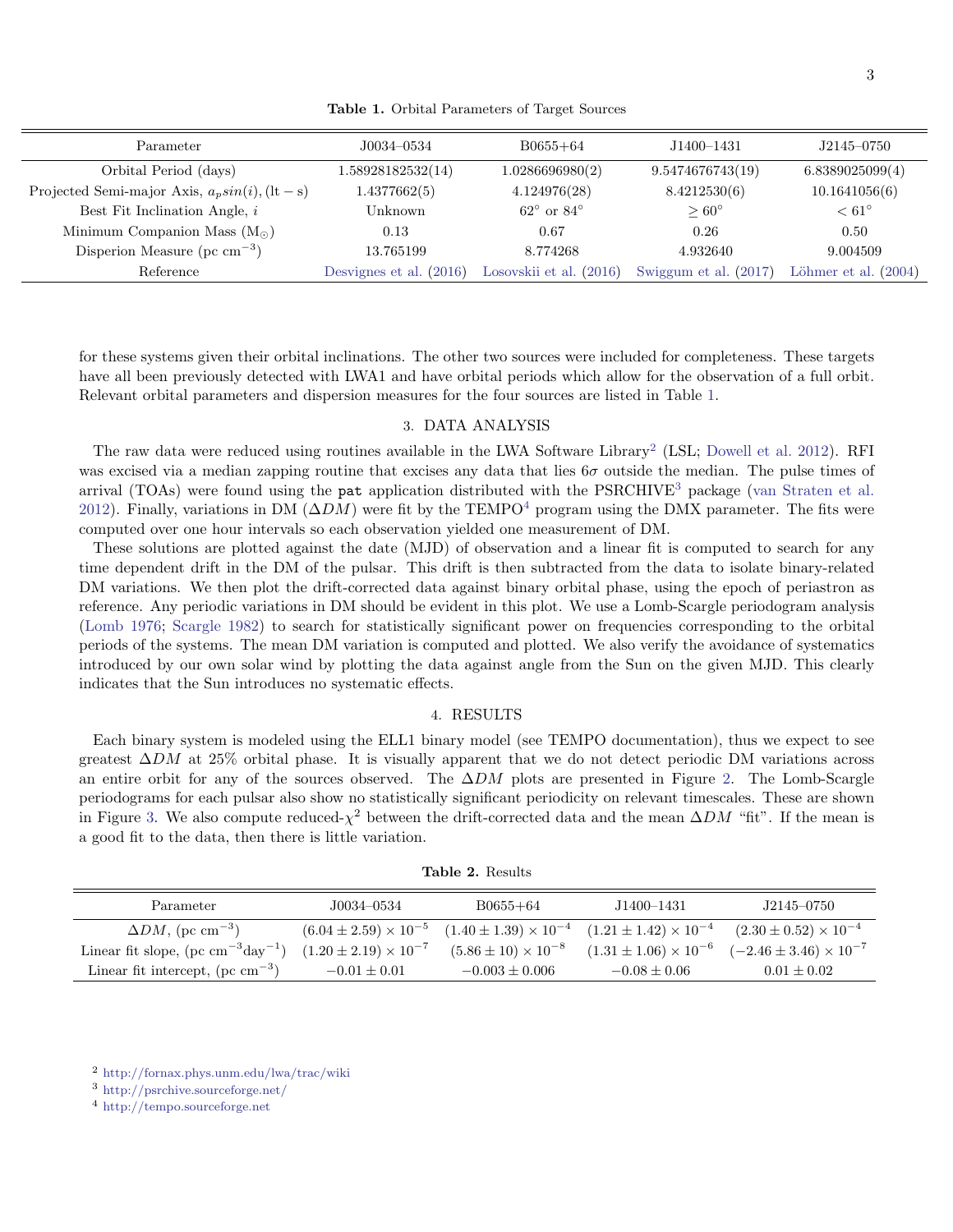4



<span id="page-3-0"></span>Figure 2.  $\Delta DM$  plots. The top plot in each subfigure shows  $\Delta DM$  vs. MJD and shows the linear fit that is computed to find any time dependent DM drifts. The middle plot shows the data after the linear fit is subtracted and the mean  $\Delta DM$  vs. orbital phase. Finally, the bottom plot shows  $\Delta DM$  vs. angular distance from the Sun.

## 4.1. J0034–0534

The results for J0034–0534 are presented in Figure [2a](#page-3-0). There is a total of 15 hours of observations for J0034–0534. One low signal to noise data point was removed after it was determined that this observation was at a low elevation above the horizon. The sensitivity of LWA1 decreases at lower elevations due to beam projection effects. We find a drift in DM, however after subtracting this drift we still find no periodic change in DM. The reduced- $\chi^2$  of the data with respect to the mean is  $\chi^2_{\nu} = 4.26$ . This shows there is some variability in the DM of the pulsar. There also appears to be no systematics introduced by our solar wind.

The lack of power present at the orbital period in the Lomb-Scargle periodogram, shown in Figure [3a](#page-4-0), shows a lack of periodicity at this timescale. We see a consistent spike in power around 1 day timescales in the periodograms of all sources and conclude this is due to instrumental systematics. The statistical significance of power at a given timescale is verified via a jack knifing routine. We achieve this by iteratively computing the periodogram while randomly omitting approximately 25% of the data for each iteration. The number of iterations is equal to the number of data points for each observation. The value of the periodogram at the orbital period is recorded during each iteration and a mean value, with  $1\sigma$  deviations, is computed. The mean periodogram value is then used to compute an effective signal to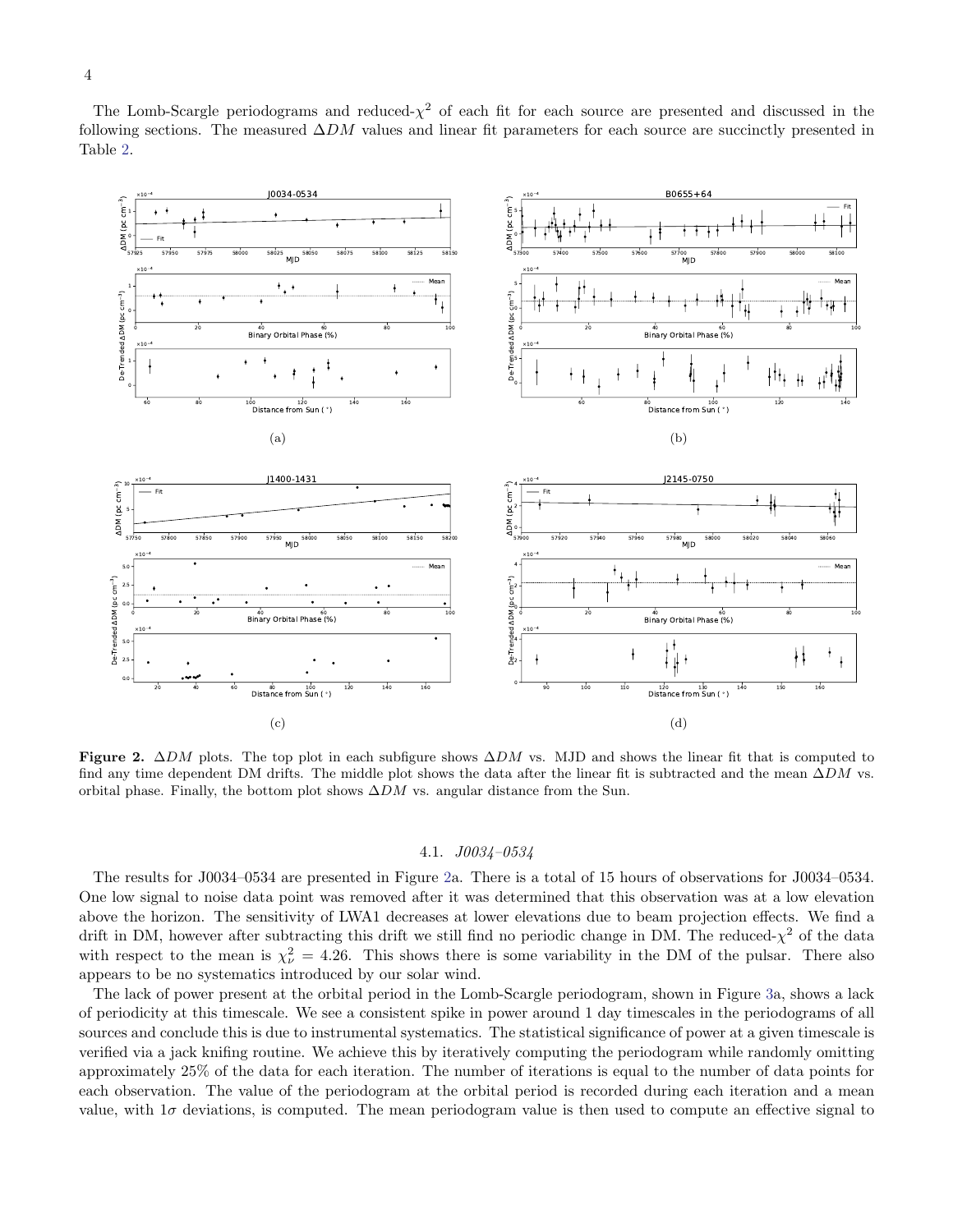

<span id="page-4-0"></span>Figure 3. Lomb-Scargle periodgrams. The red lines represent the binary period of each system. No significant power is present at any of these periods.

noise ratio, defined to be the ratio of the mean to the standard deviation of the entire periodogram with no data points omitted. The mean value of the periodogram at the orbital perdiod of J0034-0534, along with  $1\sigma$  bounds, is found to be  $1.917 \pm 1.295 \times 10^{-9}$ . The signal to noise ratio is 0.458. This low value implies that the power on this timescale is not statistically significant.

We find the mean  $\Delta DM$  with 1 $\sigma$  limits to be

$$
\Delta DM = 6.04 \pm 2.59 \times 10^{-5} \text{ pc cm}^{-3}.
$$

# 4.2. B0655+64

This pulsar is circumpolar from LWA1, which allows for many observations over multiple years. There is a total of 35 hours of observations for B0655+64. The results for B0655+64 are presented in Figure [2b](#page-3-0). Again, after correcting for the drift in DM over time, we find little variation about the mean change in DM. The reduced- $\chi^2$  of the mean "fit" has a value  $\chi^2_{\nu} = 0.977$ . There appears to be no systematics introduced by our solar wind.

The Lomg-Scargle periodogram for B0655+64 is shown in Figure [3b](#page-4-0). It is clear there is no significant power on timescales near that of the orbital period. This is confirmed by the same jack knifing analysis used for the rest of the sources in this study. The mean value, with  $1\sigma$  bounds, is  $4.144 \pm 2.890 \times 10^{-8}$  which gives a signal to noise ratio of 1.226.

We measure  $\Delta DM$  to be

$$
\Delta DM = 1.40 \pm 1.39 \times 10^{-4} \text{ pc cm}^{-3}.
$$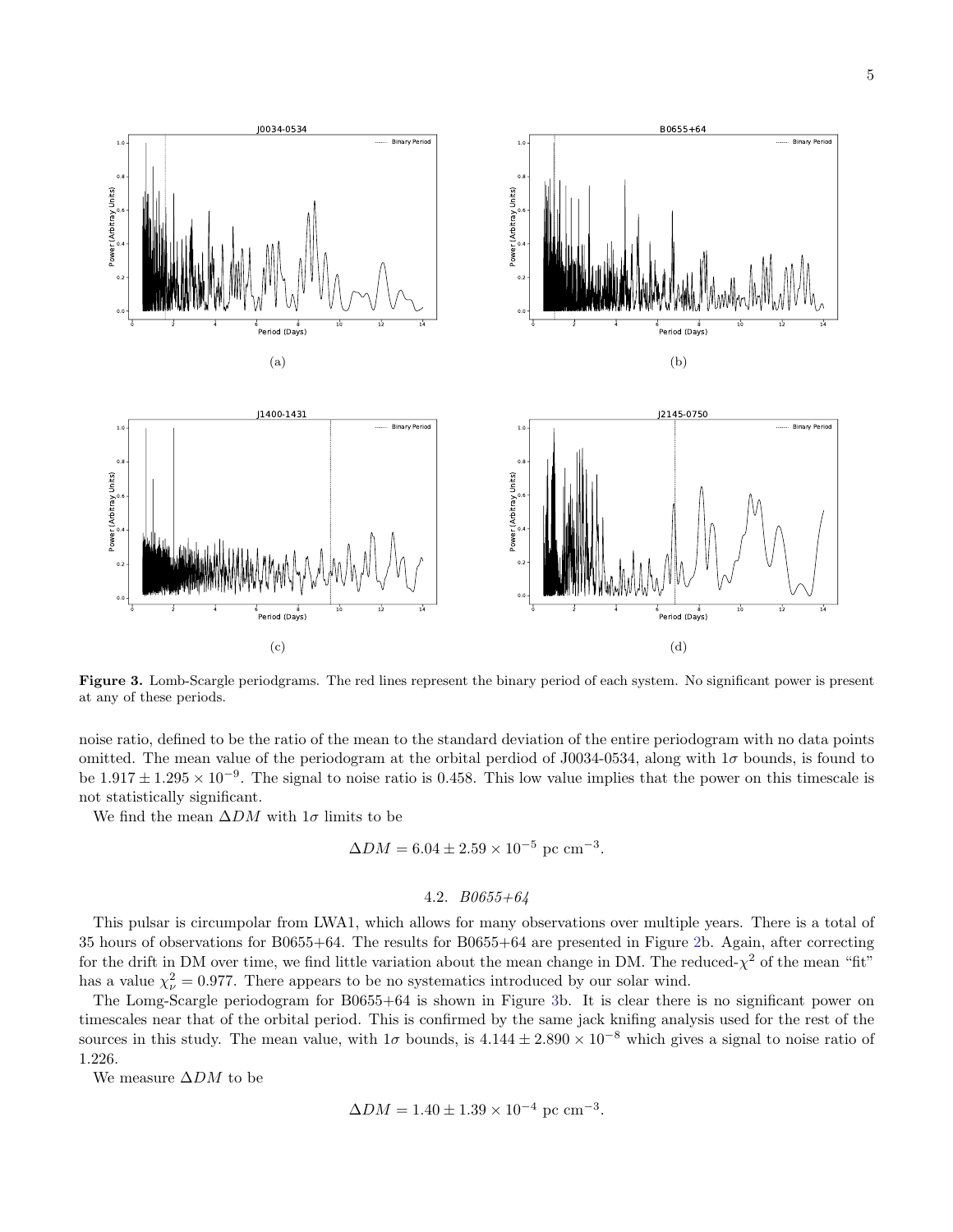# 4.3. J1400–1431

The results for J1400–1431 are presented in Figure [2c](#page-3-0). We have 16 hours of observations for J1400–1431. After subtracting the drift in DM, we find variations in DM, but no periodic variations. The reduced- $\chi^2$  of the fit is large, with a value of  $\chi^2_{\nu} = 85.614$ . The large value of  $\chi^2_{\nu}$  is likely due to a slow variation in the DM caused by the interstellar medium that is not well described by a simple linear fit. The Lomb-Scargle periodogram is presented in Figure [3c](#page-4-0). We see no significant power on the orbital period. The jack knifing routine gives a mean value of the periodogram with  $1\sigma$  limits of  $3.501 \pm 1.689 \times 10^{-7}$ . This corresponds to a SNR of 2.267.

We measure  $\Delta DM$  to be

$$
\Delta DM = 1.21 \pm 1.42 \times 10^{-4}
$$
 pc cm<sup>-3</sup>.

### 4.4. J2145–0750

The results for J2145–0750 are presented in Figure [2d](#page-3-0). There are 14 hours of observations for J2145–0750. We again find a drift in DM, but no periodic changes after removing the drift. This is evident in the Lomb-Scargle periodogram presented in Figure [3d](#page-4-0). There is a small rise in power close to the orbital period, represented by the red line, but our jack knifing routine shows no statistical significance to this peak. The mean value of the periodogram, with  $1\sigma$  bounds, is  $1.266 \pm 0.385 \times 10^{-7}$ . This gives a signal to noise ratio of 1.932. The reduced- $\chi^2$  of the mean fit to the drift-corrected data is  $\chi^2_{\nu} = 0.896$ . This shows there is very little variation in DM on any timescale. We see no systematic error introduced by our solar wind.

We measure  $\Delta DM$  to be

 $\Delta DM = 2.30 \pm 0.52 \times 10^{-4}$  pc cm<sup>-3</sup>.

#### 5. DISCUSSION AND CONCLUSIONS

We have carried out a systematic study of the four binary pulsar systems J0034–0534, J2145–0750, J1400–1431, and B0655+64 to search for periodic variations in dispersion measure. Two of these sources (J0034–0534 and J1400–1431) show pulsed gamma-ray emission which is connected to black widow and redback systems in which the pulse may be interacting with the stellar wind of the companion star.

We find no significant periodicity on timescales near that of the orbital periods for the four sources presented in this study. The amplitude of DM variations are small, with  $6 \times 10^{-5}$  pc cm<sup>-3</sup> being the smallest. This is roughly a factor of 200 below the DM variations detected by [Freire et al.](#page-6-0) [\(2003\)](#page-6-0), which are of order of  $10^{-2}$  pc cm<sup>-3</sup>. This suggests that there is not enough material present within these systems to effectively change the DM of the pulsar, presumably the result of the strong gravity of the white dwarf systems and consequent weak stellar winds. Thus, it is unlikely these systems have similar interior conditions to those inside black widow and redback systems. If black widow and redback systems can be detected at low frequencies, we have demonstrated that measurements of the DM can be obtained with much improved precision at low frequencies.

### 6. ACKNOWLEDGMENTS

Construction of the LWA has been supported by the Office of Naval Research under Contract N00014-07-C-0147 and by the AFOSR. Support for operations and continuing development of the LWA1 is provided by the Air Force Research Laboratory and the National Science Foundation under grants AST-1711164 and AGS1708855. K.S. is supported by the NANOGrav Physics Frontiers Center (NSF award 1430284).